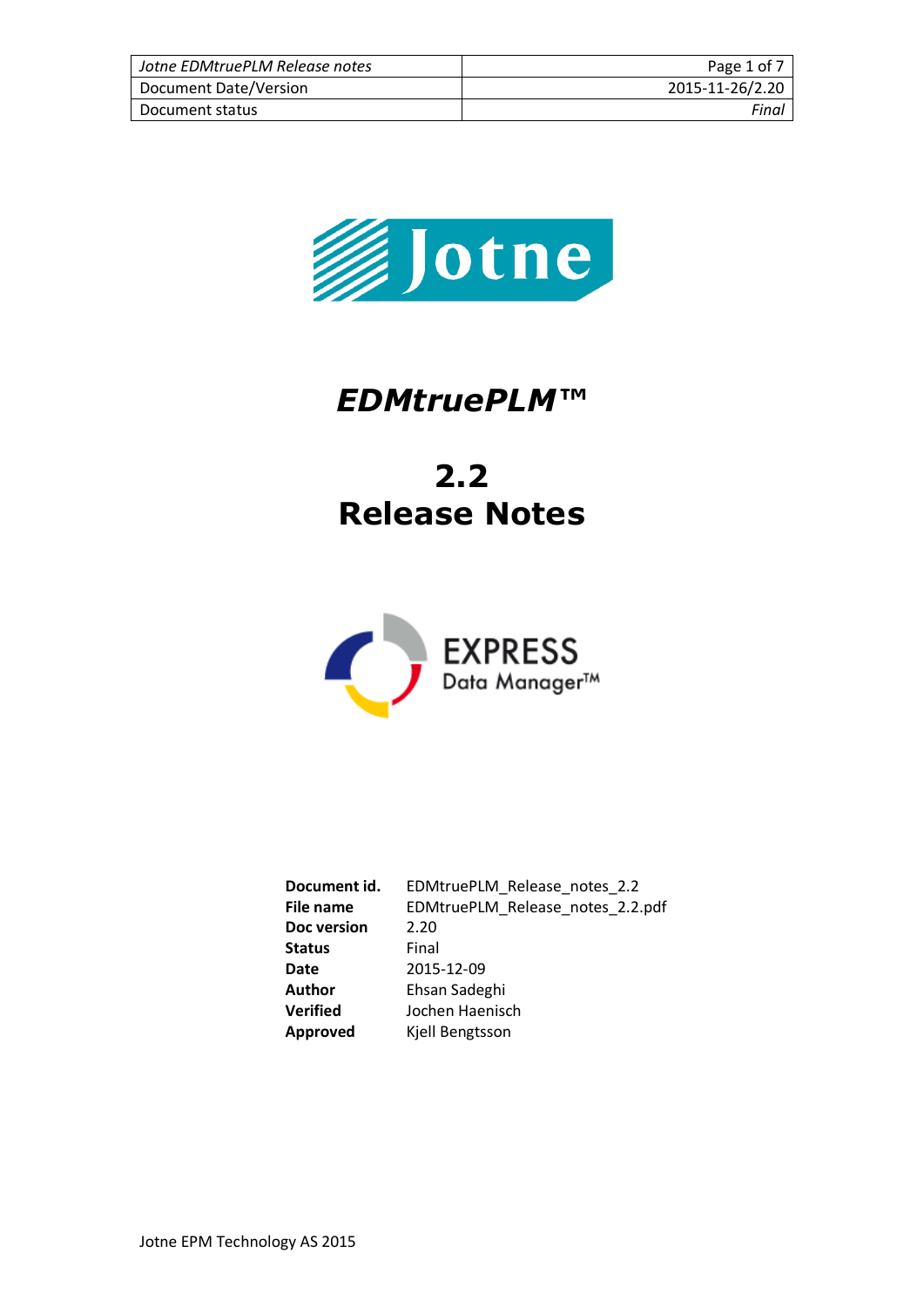| Jotne EDMtruePLM Release notes | Page 2 of 7     |
|--------------------------------|-----------------|
| Document Date/Version          | 2015-12-09/2.20 |
| Document status                | Final           |

## **Document revision history**

| Rev    | <b>Description</b>      | <b>Status</b> | Date       | Author | Approved |
|--------|-------------------------|---------------|------------|--------|----------|
| 2.1    | Initial                 | Draft         | 2015-06-11 | ES     | JH       |
| 2.10.7 | New functionality       | <b>Draft</b>  | 2015-06-24 | ES     | JH       |
| 2.10.8 | Bug fixes               | Final         | 2015-08-27 | ES     | JH       |
| 2.10.9 | Bug fixes               | Final         | 2015-09-7  | ES     | JH       |
| 2.20   | Update of SW<br>modules | Final         | 2015-12-09 | ES     | JH       |

Initials:

JH Jochen Haenisch

ES Ehsan Sadeghi

#### **Proprietary notice**

Information in this publication is subject to change without notice. No part of this publication may be distributed to third parties, copied, duplicated, in any form, whole or in part, without the prior written permission.

*EDMserver*, *EDMappServer* and *EDMtruePLM* are protected by trademarks, service marks, copyrights, and other proprietary rights and laws.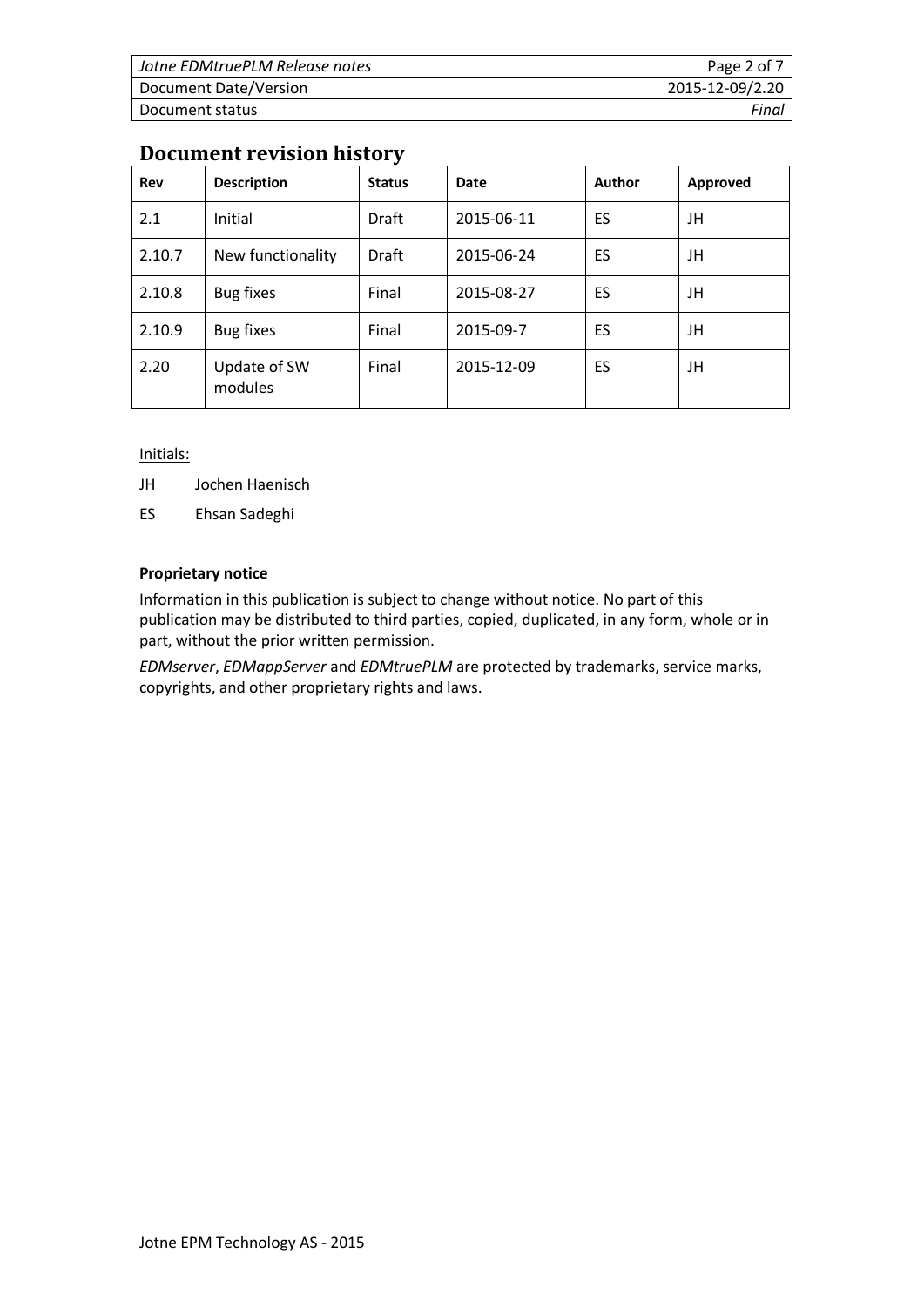| Jotne EDMtruePLM Release notes | Page 3 of 7     |
|--------------------------------|-----------------|
| Document Date/Version          | 2015-12-09/2.20 |
| Document status                | Final           |

# **Table of contents**

|                         | 1.1<br>1.2<br>1.3 |  |
|-------------------------|-------------------|--|
| $2^{\circ}$             |                   |  |
| $\overline{\mathbf{3}}$ |                   |  |
| 4                       |                   |  |
| 5                       |                   |  |
| 6                       |                   |  |
| $\mathbf{7}$            |                   |  |
| 8                       |                   |  |

## **Table of tables**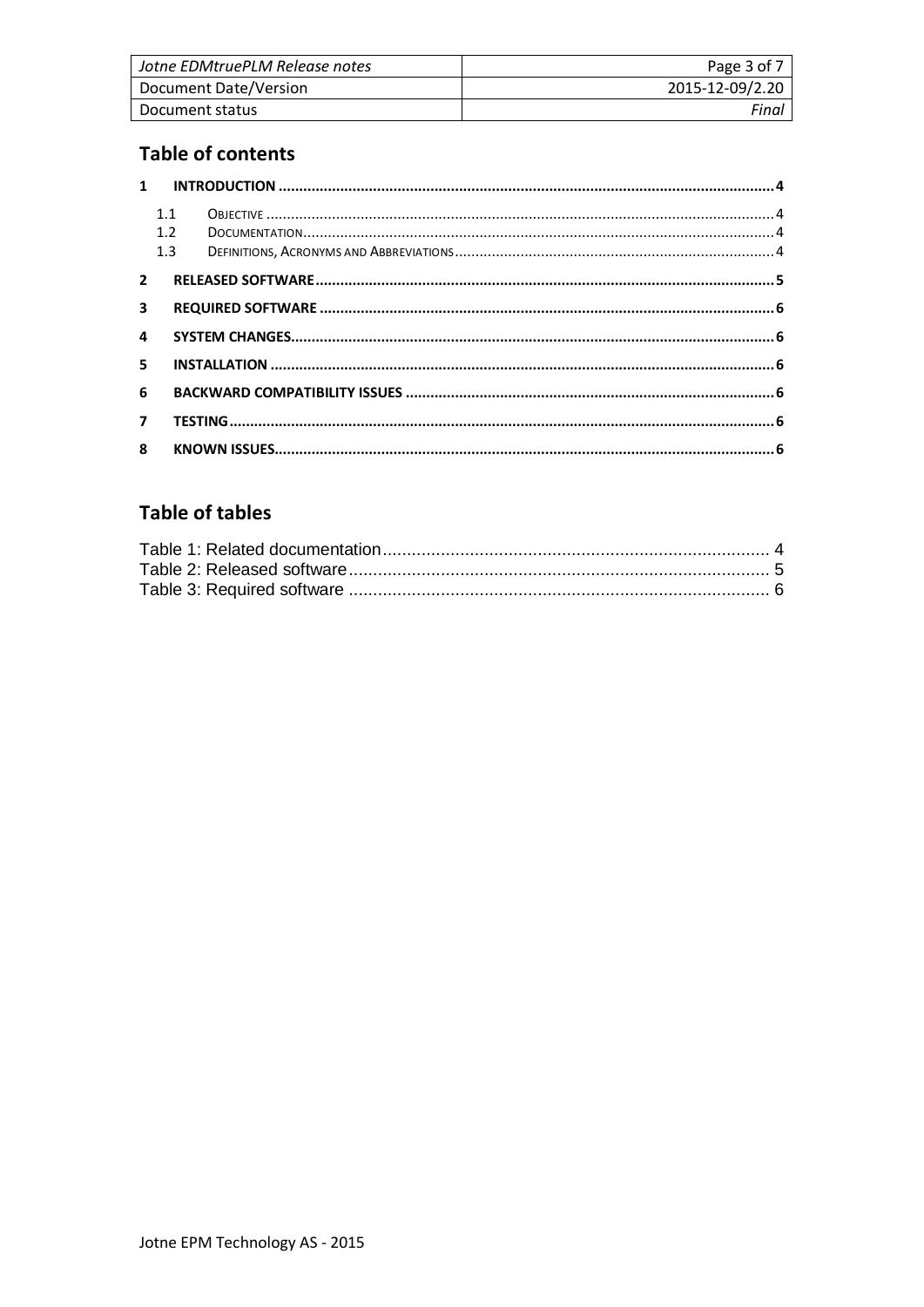| Jotne EDMtruePLM Release notes | Page 4 of 7     |
|--------------------------------|-----------------|
| Document Date/Version          | 2015-12-09/2.20 |
| Document status                | Final           |

### <span id="page-3-0"></span>**1 Introduction**

#### <span id="page-3-1"></span>**1.1 Objective**

Jotne EPM Technology AS develops and sells as part of their product suite *EXPRESS Data Manager*™ (EDM) the *EDMtruePLM* product to support product life cycle management.

#### <span id="page-3-4"></span><span id="page-3-2"></span>**1.2 Documentation**

| <b>Table 1: Related documentation</b> |
|---------------------------------------|
|---------------------------------------|

| Ref   | <b>Description</b>                                                                                                                       | Rev  | Date       |
|-------|------------------------------------------------------------------------------------------------------------------------------------------|------|------------|
| $[1]$ | EDMtruePLM - System Installation Guide                                                                                                   | 1.4  | 2015-12-09 |
| $[2]$ | EDMtruePLM - User guide                                                                                                                  | 1.4  | 2015-12-09 |
| $[3]$ | ISO 10303-239ed2 with PLCS template extension,<br>ap239_arm_lf.exp<br>(AP239 PRODUCT LIFE CYCLE SUPPORT ARM LF TIS EX<br><b>TENSION)</b> | 1.11 | 2008-03-11 |

#### <span id="page-3-3"></span>**1.3 Definitions, Acronyms and Abbreviations**

| AP239          | ISO/CD 10303-239ed2                                                                                                                                                                           |
|----------------|-----------------------------------------------------------------------------------------------------------------------------------------------------------------------------------------------|
| <b>API</b>     | <b>Application Programming Interface</b>                                                                                                                                                      |
| <b>BIC</b>     | BugZero Incident Code. All reported errors or inconveniences in the<br>software will be given a BIC. Errors reported through Jotne Support will in<br>addition have an SRN assigned.          |
| <b>CAD</b>     | Computer-Aided Design                                                                                                                                                                         |
| <b>CAE</b>     | <b>Computer-Aided Engineering</b>                                                                                                                                                             |
| CO.            | Change Order. All issues related to requests for development of new<br>functionality not covered in the original specification, will in addition to<br>an SRN be identified with a CO number. |
| <b>CM</b>      | <b>Configuration Management</b>                                                                                                                                                               |
| <b>ECN</b>     | <b>Engineering Change Note</b>                                                                                                                                                                |
| <b>EDM</b>     | EXPRESS Data Manager <sup>™</sup> , software product of Jotne EPMT                                                                                                                            |
| EPMT           | Jotne EPM Technology AS                                                                                                                                                                       |
| <b>EXPRESS</b> | Data modeling language, defined in ISO 10303-11                                                                                                                                               |
| <b>ISO</b>     | International Organization for Standardization                                                                                                                                                |
| ISO 10303      | Industrial automation systems and integration - Product data<br>representation and exchange                                                                                                   |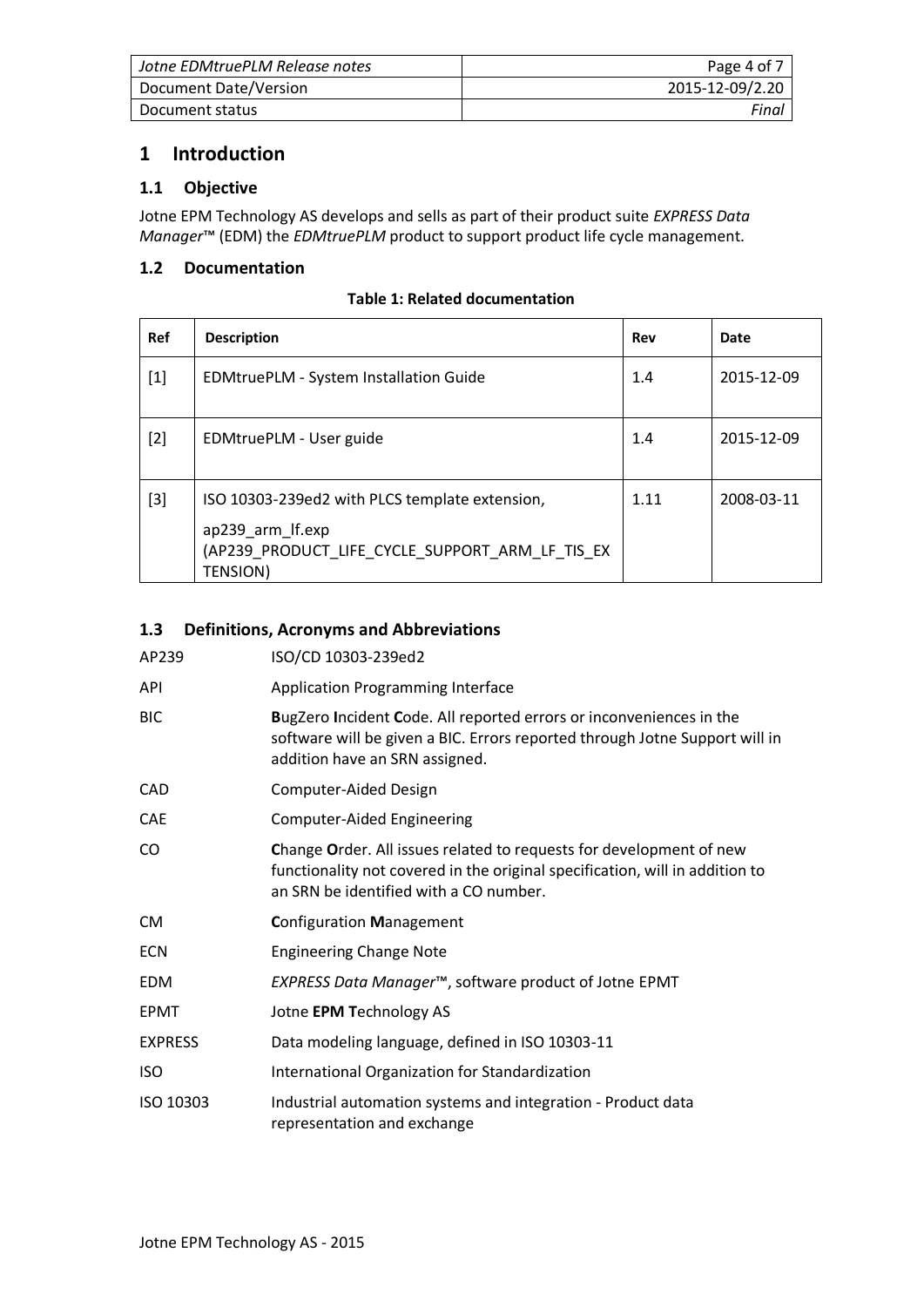| Jotne EDMtruePLM Release notes | Page 5 of 7     |
|--------------------------------|-----------------|
| Document Date/Version          | 2015-12-09/2.20 |
| Document status                | Final           |
|                                |                 |

| ISO 10303-11 | Industrial automation systems and integration - Product data<br>representation and exchange - Part 11: Description methods: The<br>EXPRESS language reference manual                                                                                                                                                                                                                                                                                                                                   |
|--------------|--------------------------------------------------------------------------------------------------------------------------------------------------------------------------------------------------------------------------------------------------------------------------------------------------------------------------------------------------------------------------------------------------------------------------------------------------------------------------------------------------------|
| ISO 10303-21 | Industrial automation systems and integration - Product data<br>representation and exchange: Implementation methods: Clear text<br>encoding of the exchange structure                                                                                                                                                                                                                                                                                                                                  |
| Jotne        | Jotne EPM Technology AS                                                                                                                                                                                                                                                                                                                                                                                                                                                                                |
| NA.          | Not Applicable                                                                                                                                                                                                                                                                                                                                                                                                                                                                                         |
| <b>SRN</b>   | Service Request Number. Each case that is addressed through the EPMT<br>Support function is assigned a SRN of the form Eyyyymmdd-nn. (E.g.<br>E20070212-01). All e-mails and other communication concerning each<br>service request are identified with its SRN for traceability and stored in<br>EPMT's Support Log. SRNs can be related to requested changes or to<br>report bugs. Changes will have CO number as an additional identifier.<br>Bugs may have BIC number as an additional identifier. |
| <b>STEP</b>  | Standard for the Exchange of Product Model Data                                                                                                                                                                                                                                                                                                                                                                                                                                                        |

## <span id="page-4-0"></span>**2 Released software**

The items in [Table 2](#page-4-1) are released as part of this delivery.

#### **Table 2: Released software**

<span id="page-4-1"></span>

| Component                  | <b>Of Product</b>                           | <b>Version</b> |
|----------------------------|---------------------------------------------|----------------|
| <i>EDMtruePLM™</i> client  | EDMtruePLM™                                 | 2.20.00.0      |
| Client installer           | <i>EDMtruePLM™</i> client                   | 2.20.00.0      |
| <i>EDMtruePLM</i> ™ server | EDMtruePLM ™                                | 2.20.0.0       |
| Server installer           | <i>EDMtruePLM</i> ™ server                  | 2.20.0.0       |
| EDM6serverConsole          | EDMtruePLM™                                 | 1.4.1          |
|                            | server management application               |                |
| <b>EDMtruePLM Notifier</b> | <i>EDMtruePLM</i> ™ SMTP client application | 1.0.4          |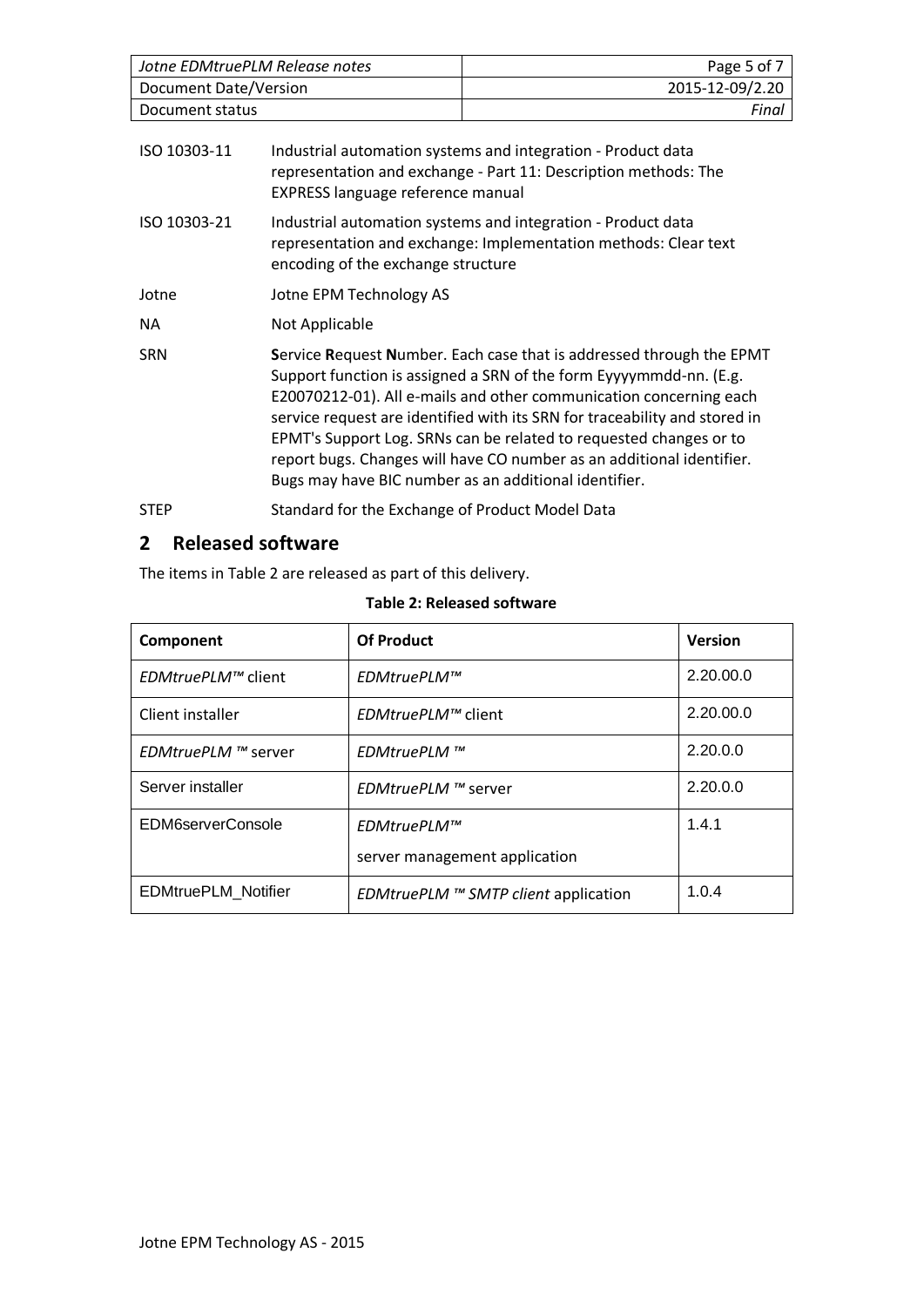| Jotne EDMtruePLM Release notes | Page 6 of 7     |
|--------------------------------|-----------------|
| Document Date/Version          | 2015-12-09/2.20 |
| Document status                | Final           |

## <span id="page-5-6"></span><span id="page-5-0"></span>**3 Required Software**

| Component                 | Product                              | <b>Version</b>                    |
|---------------------------|--------------------------------------|-----------------------------------|
| <b>Operating System</b>   | <b>MS Windows</b>                    | 7 and above                       |
| DBMS, data conversion     | <b>EXPRESS Data Manager</b><br>(EDM) | EDMsix.1.0100.16                  |
| NET 4 library             |                                      | will be uploaded<br>automatically |
| Microsoft C/C++ libraries |                                      | will be uploaded<br>automatically |

## <span id="page-5-1"></span>**4 System changes**

The following issues from version 2.10.9 have been corrected:

- 1- Added option in the DEX export to convert the breakdown structure to assembly structure.
- 2- LOTAR hash value validation property file generated for the exchanged product structure by using a EDM dot Net plug in.
- 3- Updated the DEX import so that packages containing assembly structures are converted to breakdown structures.
- 4- EDMtruePLM now makes use of version PLCSAPI\_EDM6.50.0100\_010 of the PLCS template API.
- 5- New RDL is developed that matches the stricter use of inheritance checking in PLCSAPI\_EDM6.50.0100\_010. The RDL and the API in now in accordance with the DEXlib specifications.
- 6- Quantity added as fixed breakdown element property.

## <span id="page-5-2"></span>**5 Installation**

Please refer to the ref [2], *EDMtruePLM* installation guide.

## <span id="page-5-3"></span>**6 Backward compatibility issues**

To use the latest client the server must also be updated.

Due to updates within the schemas the old databases cannot be reused and must be exported and imported again.

## <span id="page-5-4"></span>**7 Testing**

Jotne has run this release through its in-house regression tests and acceptance test. Deviations from anticipated behavior are listed in chapter [8,](#page-5-5) below.

### <span id="page-5-5"></span>**8 Known issues**

This chapter lists deficiencies in the behavior of the application. None of these deficiencies is considered to limit operational use of the software seriously.